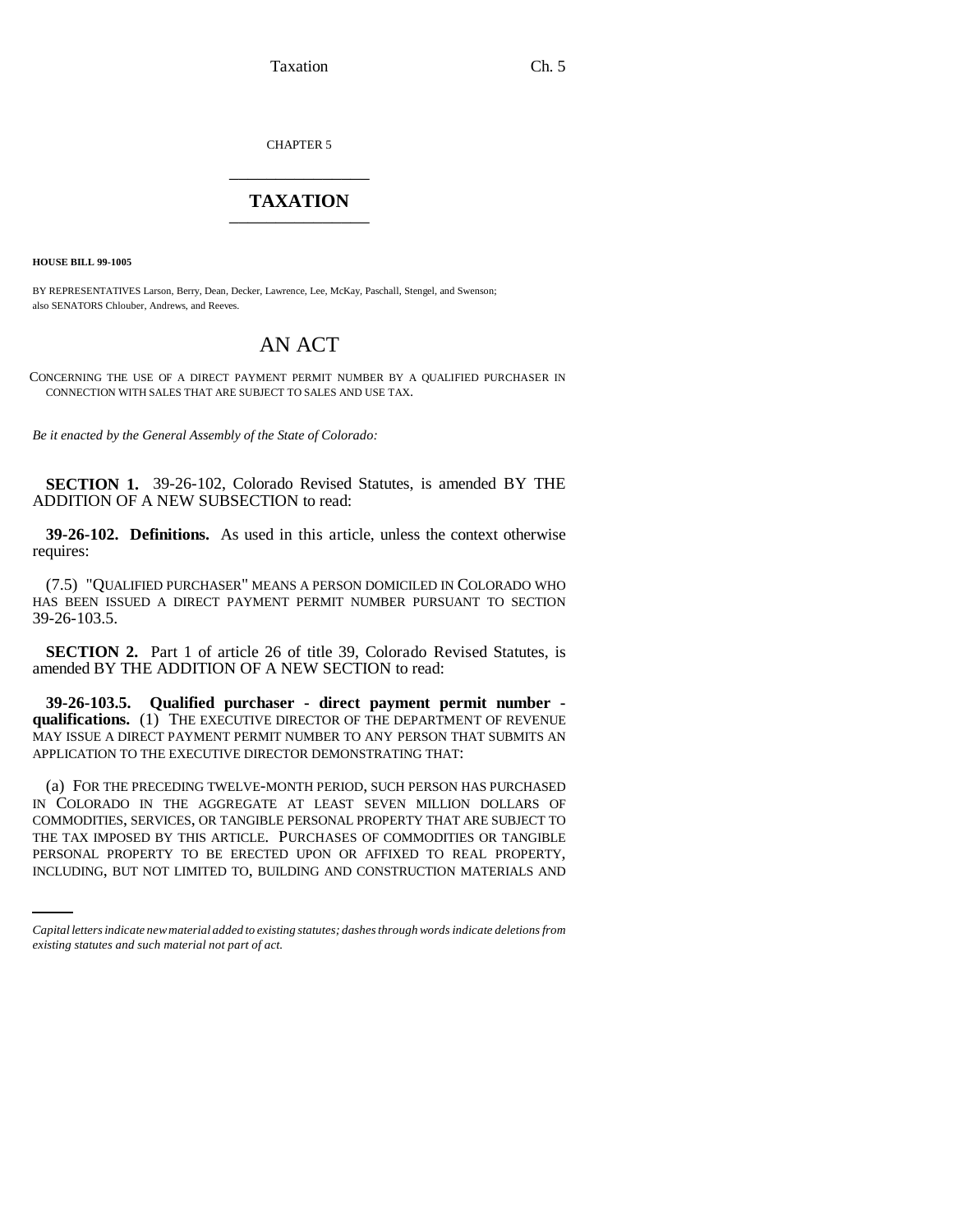FIXTURES, SHALL BE EXCLUDED FROM THE AGGREGATE TOTAL OF PURCHASES OF COMMODITIES, SERVICES, OR TANGIBLE PERSONAL PROPERTY DESCRIBED IN THIS PARAGRAPH (a).

(b) (I) EXCEPT AS PROVIDED IN SUBSECTION (2) OF THIS SECTION, IF SUCH PERSON HAS BEEN SUBJECT TO THE COLLECTION, REMITTANCE, OR REPORTING REQUIREMENTS IMPOSED BY THIS ARTICLE OR ANY OTHER ARTICLE IN THIS TITLE ADMINISTERED BY THE DEPARTMENT OF REVENUE FOR THE PRECEDING THREE YEARS, SUCH PERSON TIMELY FILED THE REQUIRED RETURNS AND TIMELY REMITTED THE TAX SHOWN DUE ON SUCH RETURNS DURING SAID THREE-YEAR PERIOD; OR

(II) IF SUCH PERSON HAS BEEN SUBJECT TO THE COLLECTION, REMITTANCE, OR REPORTING REQUIREMENTS IMPOSED BY THIS ARTICLE OR ANY OTHER ARTICLE IN THIS TITLE ADMINISTERED BY THE DEPARTMENT OF REVENUE FOR LESS THAN THE THREE PRECEDING YEARS, FOR THE PERIOD BEGINNING ON THE DATE WHEN SUCH PERSON BECAME SUBJECT TO SUCH REQUIREMENTS, SUCH PERSON TIMELY FILED THE REQUIRED RETURNS AND TIMELY REMITTED THE TAX SHOWN DUE ON SUCH RETURNS; AND

(c) SUCH PERSON HAS IN PLACE AN ACCOUNTING SYSTEM, ACCEPTABLE TO THE EXECUTIVE DIRECTOR OF THE DEPARTMENT OF REVENUE, THAT WILL ENABLE THE DEPARTMENT TO FULLY AND ACCURATELY COLLECT AND ALLOCATE TO MUNICIPALITIES, COUNTIES, AND OTHER LOCAL TAXING ENTITIES ALL SALES TAXES THAT THE DEPARTMENT COLLECTS FOR SUCH MUNICIPALITIES, COUNTIES, AND OTHER LOCAL TAXING ENTITIES.

(2) THE EXECUTIVE DIRECTOR MAY WAIVE THE REQUIREMENTS OF PARAGRAPH (b) OF SUBSECTION (1) OF THIS SECTION IF THE PERSON SUBMITTING THE APPLICATION CAN SHOW THAT ANY FAILURE TO COMPLY WITH SUCH COLLECTION, REMITTANCE, OR REPORTING REQUIREMENTS WAS DUE TO REASONABLE CAUSE.

(3) NOTHING IN SUBSECTION (1) OF THIS SECTION SHALL BE CONSTRUED TO REQUIRE THAT A PERSON MUST BE SUBJECT TO THE COLLECTION, REMITTANCE, OR REPORTING REQUIREMENTS IMPOSED BY THIS ARTICLE IN ORDER TO OBTAIN A DIRECT PAYMENT PERMIT NUMBER.

(4) A PERSON SHALL BECOME A QUALIFIED PURCHASER UPON RECEIPT OF A DIRECT PAYMENT PERMIT NUMBER.

(5) A DIRECT PAYMENT PERMIT NUMBER SHALL BE IN FORCE AND EFFECT UNTIL DECEMBER 31 OF THE THIRD YEAR FOLLOWING THE YEAR IN WHICH IT IS ISSUED, UNLESS SOONER REVOKED. SUCH PERMIT NUMBER SHALL BE GRANTED OR RENEWED ONLY UPON THE FILING OF AN APPLICATION STATING THE INFORMATION DESCRIBED IN SUBSECTION (1) OF THIS SECTION.

(6) THE EXECUTIVE DIRECTOR OF THE DEPARTMENT OF REVENUE MAY REVOKE THE DIRECT PAYMENT PERMIT NUMBER OF A QUALIFIED PURCHASER THAT HAS VIOLATED ANY PROVISION OF THIS ARTICLE. THE EXECUTIVE DIRECTOR SHALL GIVE A NOTICE OF REVOCATION TO SUCH QUALIFIED PURCHASER BY FIRST-CLASS MAIL PURSUANT TO SECTION 39-21-105.5. ANY SUCH REVOCATION MAY BE APPEALED BY THE QUALIFIED PURCHASER WITHIN THIRTY DAYS OF RECEIPT OF THE NOTICE OF REVOCATION TOGETHER WITH A REQUEST FOR A HEARING ON SUCH REVOCATION BEFORE THE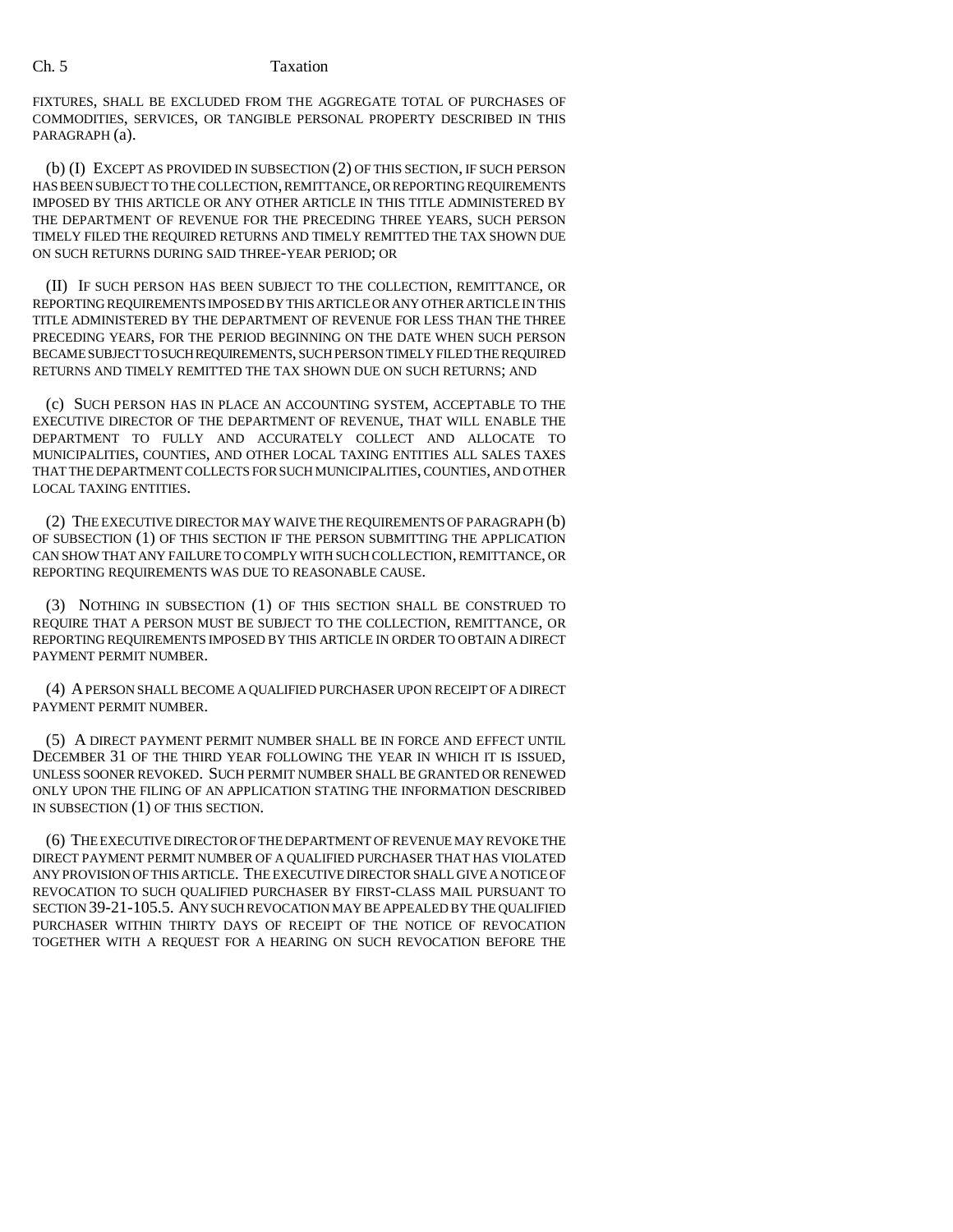#### Taxation Ch. 5

EXECUTIVE DIRECTOR OR THE EXECUTIVE DIRECTOR'S DESIGNEE. THE EXECUTIVE DIRECTOR SHALL PROMULGATE RULES SPECIFYING THE PROCEDURES FOR A REVOCATION APPEAL HEARING. A REVOCATION APPEAL HEARING SHALL TAKE PLACE WITHIN A REASONABLE TIME AFTER RECEIPT OF THE REQUEST FOR HEARING BY THE EXECUTIVE DIRECTOR. THE EXECUTIVE DIRECTOR SHALL ISSUE A FINDING UPHOLDING THE REVOCATION OR REINSTATING THE DIRECT PAYMENT PERMIT NUMBER WITHIN A REASONABLE TIME AFTER THE REVOCATION APPEAL HEARING.

**SECTION 3.** 39-26-105 (1), Colorado Revised Statutes, is amended, and the said 39-26-105 is further amended BY THE ADDITION OF A NEW SUBSECTION, to read:

**39-26-105. Vendor liable for tax.** (1) (a) EXCEPT AS PROVIDED IN PARAGRAPH (d) OF THIS SUBSECTION (1), every retailer, also in this part 1 called "vendor", shall, irrespective of the provisions of section 39-26-106, be liable and responsible for the payment of an amount equivalent to three percent of all sales made by him THE VENDOR of commodities or services as specified in section 39-26-104 and shall, before the twentieth day of each month, make a return to the executive director of the department of revenue for the preceding calendar month and remit an amount equivalent to said three percent on such sales to said executive director, less three and one-third percent of the sum so remitted to cover the vendor's expense in the collection and remittance of said tax; but, if any vendor is delinquent in remitting said tax, other than in unusual circumstances shown to the satisfaction of the executive director, the vendor shall not be allowed to retain any amounts to cover his expense in collecting and remitting said tax, and an amount equivalent to the full three percent, plus the amount of any local vendor expense which may be allowed by the local government to the vendor, shall be remitted to the executive director by any such delinquent vendor. Such returns of the taxpayer or his THE TAXPAYER'S duly authorized agent shall contain such information and be made in such manner and upon such forms as the executive director shall prescribe. Any local vendor expense remitted to the executive director shall be deposited to the state general fund.

(b) The executive director may extend the time for making a return and paying the taxes due under such reasonable rules and regulations as he THE EXECUTIVE DIRECTOR may prescribe, but no such extension shall be for a greater period than is provided for in section 39-26-109.

(c) The burden of proving that any retailer is exempt from collecting the tax on any goods sold and paying the same to the executive director, or from making such returns, shall be on the retailer or vendor under such reasonable requirements of proof as the executive director may prescribe.

(d) A RETAILER OR VENDOR WHO HAS RECEIVED IN GOOD FAITH FROM A QUALIFIED PURCHASER A DIRECT PAYMENT PERMIT NUMBER ISSUED PURSUANT TO SECTION 39-26-103.5 SHALL NOT BE LIABLE OR RESPONSIBLE FOR THE COLLECTION AND REMITTANCE OF THE TAX IMPOSED BY THIS ARTICLE ON ANY SALE MADE TO THE QUALIFIED PURCHASER THAT IS PAID FOR DIRECTLY FROM SUCH QUALIFIED PURCHASER'S FUNDS AND NOT THE PERSONAL FUNDS OF ANY INDIVIDUAL.

(3) (a) A QUALIFIED PURCHASER MAY PROVIDE A DIRECT PAYMENT PERMIT NUMBER TO A VENDOR OR RETAILER THAT IS LIABLE AND RESPONSIBLE FOR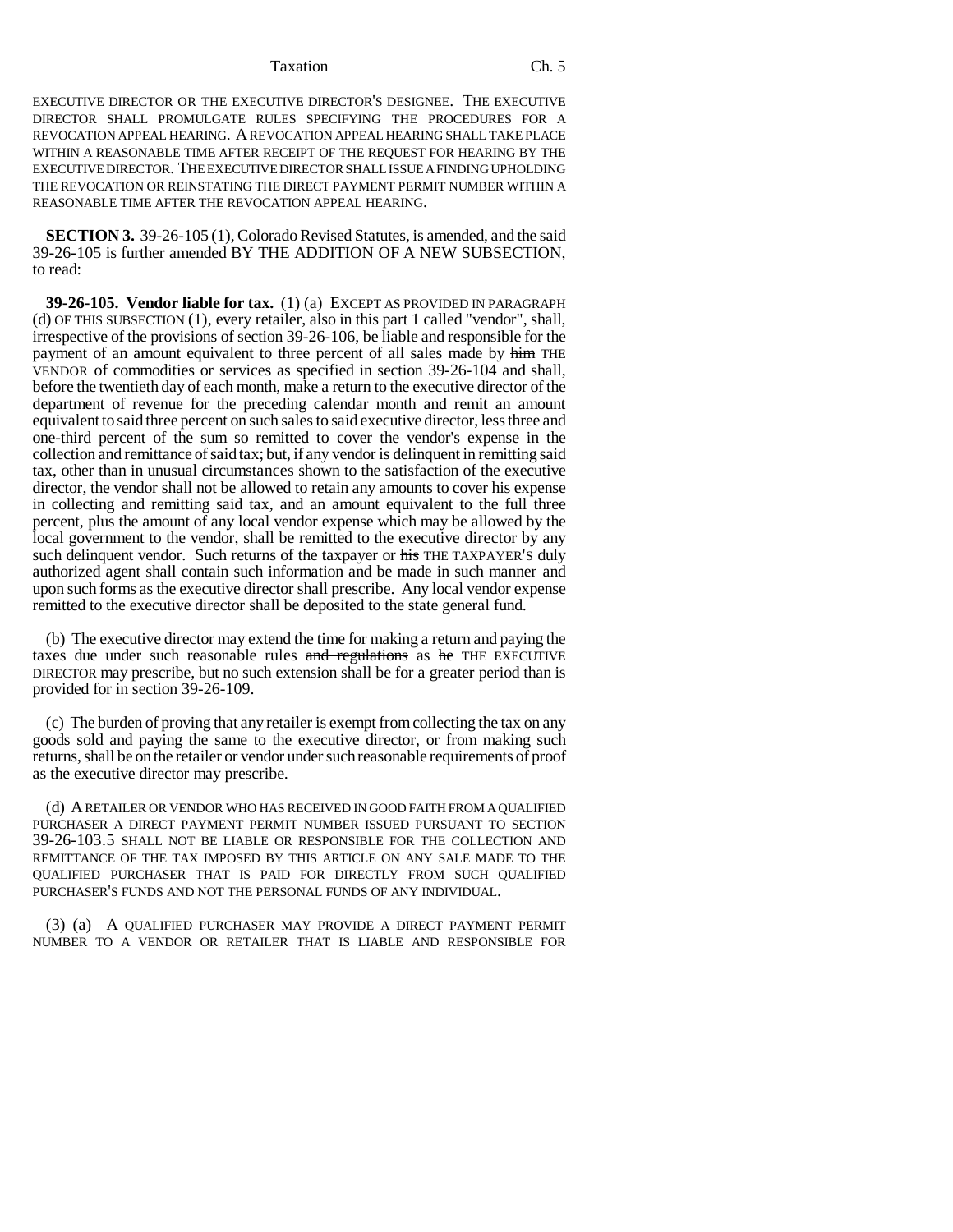COLLECTING AND REMITTING THE TAX IMPOSED BY THIS ARTICLE ON ANY SALE MADE TO THE QUALIFIED PURCHASER. A QUALIFIED PURCHASER HOLDING A DIRECT PAYMENT PERMIT NUMBER SHALL, BEFORE THE TWENTIETH DAY OF EACH MONTH SUBSEQUENT TO THE MONTH IN WHICH ANY SALE TO THE QUALIFIED PURCHASER WAS MADE FOR WHICH THE QUALIFIED PURCHASER'S DIRECT PAYMENT PERMIT NUMBER WAS USED, MAKE A RETURN AND REMIT DIRECTLY TO THE EXECUTIVE DIRECTOR THE AMOUNT OF SUCH TAX OWING ON ALL SUCH SALES TO THE QUALIFIED PURCHASER MADE IN THE PRECEDING MONTH. SUCH RETURNS OF THE QUALIFIED PURCHASER OR DULY AUTHORIZED AGENT SHALL CONTAIN SUCH INFORMATION AND BE MADE IN SUCH MANNER AND UPON SUCH FORMS AS THE EXECUTIVE DIRECTOR SHALL PRESCRIBE.

(b) FROM THE AMOUNT OF THE TAX REQUIRED TO BE REMITTED PURSUANT TO PARAGRAPH (a) OF THIS SUBSECTION (3), A QUALIFIED PURCHASER SHALL BE ENTITLED TO RETAIN THE AMOUNT SPECIFIED IN PARAGRAPH (a) OF SUBSECTION (1) OF THIS SECTION THAT A VENDOR OR RETAILER WOULD OTHERWISE BE ENTITLED TO RETAIN TO COVER THE VENDOR'S OR RETAILER'S EXPENSE IN COLLECTING AND REMITTING THE TAX IMPOSED BY THIS ARTICLE IF THE QUALIFIED PURCHASER HAD NOT PROVIDED A DIRECT PAYMENT PERMIT NUMBER TO THE VENDOR OR RETAILER.

**SECTION 4.** 39-26-117 (1) (a), Colorado Revised Statutes, is amended, and the said 39-26-117 (1) is further amended BY THE ADDITION OF A NEW PARAGRAPH, to read:

**39-26-117. Tax lien - exemption from lien.** (1) (a) Except as provided in paragraph PARAGRAPHS (b) AND (f) of this subsection (1), the tax imposed by this part 1 shall be a first and prior lien upon the goods and business fixtures of or used by any retailer OR QUALIFIED PURCHASER under lease, title retaining contract, or other contract arrangement, excepting stock of goods sold or for sale in the ordinary course of business, and shall take precedence on all such property over other liens or claims of whatsoever kind or nature.

(f) ANY QUALIFIED PURCHASER THAT PROVIDES A DIRECT PAYMENT PERMIT NUMBER ISSUED PURSUANT TO SECTION 39-26-103.5 TO A VENDOR OR RETAILER SHALL BE SUBJECT TO THE LIEN CREATED IN PARAGRAPH (a) OF THIS SUBSECTION (1) TO THE EXTENT OF ANY TAX OWED AS A RESULT OF PURCHASES MADE BY THE QUALIFIED PURCHASER PLUS ANY PENALTY AND INTEREST ASSESSED PURSUANT TO THIS ARTICLE OR ARTICLE 21 OF THIS TITLE.

**SECTION 5.** 29-2-106 (3), Colorado Revised Statutes, is amended BY THE ADDITION OF A NEW PARAGRAPH to read:

**29-2-106. Collection - administration - enforcement.** (3) (c) (I) A QUALIFIED PURCHASER MAY PROVIDE A DIRECT PAYMENT PERMIT NUMBER ISSUED PURSUANT TO SECTION 39-26-103.5, C.R.S., TO ANY VENDOR OR RETAILER THAT IS LIABLE AND RESPONSIBLE FOR COLLECTING AND REMITTING ANY COUNTYWIDE SALES TAX OR CITY OR TOWN SALES TAX IMPOSED ON ANY SALE MADE TO THE QUALIFIED PURCHASER PURSUANT TO THE PROVISIONS OF THIS ARTICLE. A VENDOR OR RETAILER THAT HAS RECEIVED IN GOOD FAITH FROM A QUALIFIED PURCHASER A DIRECT PAYMENT PERMIT NUMBER SHALL NOT BE LIABLE OR RESPONSIBLE FOR COLLECTION AND REMITTANCE OF ANY SALES TAX IMPOSED ON SUCH SALE THAT IS PAID FOR DIRECTLY FROM SUCH QUALIFIED PURCHASER'S FUNDS AND NOT THE PERSONAL FUNDS OF ANY INDIVIDUAL.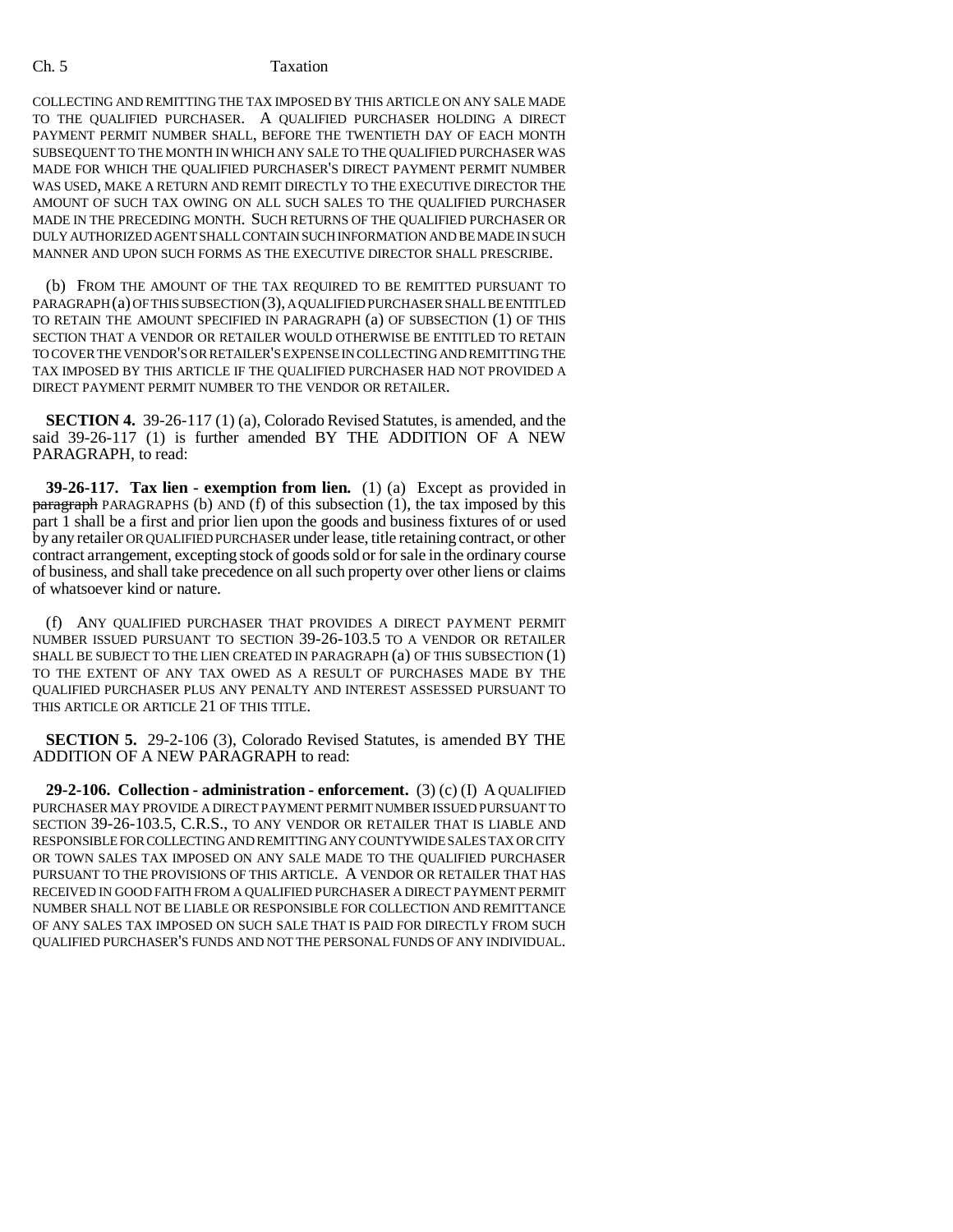#### Taxation Ch. 5

(II) A QUALIFIED PURCHASER THAT PROVIDES A DIRECT PAYMENT PERMIT NUMBER TO A VENDOR OR RETAILER SHALL BE LIABLE AND RESPONSIBLE FOR THE AMOUNT OF SALES TAX IMPOSED ON ANY SALE MADE TO THE QUALIFIED PURCHASER PURSUANT TO THIS ARTICLE IN THE SAME MANNER AS LIABILITY WOULD BE IMPOSED ON A QUALIFIED PURCHASER FOR STATE SALES TAX PURSUANT TO SECTION 39-26-105 (3), C.R.S.

**SECTION 6.** 30-20-604.5 (2), Colorado Revised Statutes, is amended BY THE ADDITION OF A NEW PARAGRAPH to read:

**30-20-604.5. District sales tax.** (2) (a.5) (I) A QUALIFIED PURCHASER MAY PROVIDE A DIRECT PAYMENT PERMIT NUMBER ISSUED PURSUANT TO SECTION 39-26-103.5,C.R.S., TO ANY VENDOR OR RETAILER THAT IS LIABLE AND RESPONSIBLE FOR COLLECTING AND REMITTING ANY DISTRICT SALES TAX IMPOSED ON ANY SALE MADE TO THE QUALIFIED PURCHASER PURSUANT TO THE PROVISIONS OF THIS SECTION. A VENDOR OR RETAILER WHO HAS RECEIVED IN GOOD FAITH FROM A QUALIFIED PURCHASER A DIRECT PAYMENT PERMIT NUMBER SHALL NOT BE LIABLE OR RESPONSIBLE FOR COLLECTION AND REMITTANCE OF ANY SALES TAX IMPOSED ON SUCH SALE THAT IS PAID FOR DIRECTLY FROM SUCH QUALIFIED PURCHASER'S FUNDS AND NOT THE PERSONAL FUNDS OF ANY INDIVIDUAL.

(II) A QUALIFIED PURCHASER THAT PROVIDES A DIRECT PAYMENT PERMIT NUMBER TO A VENDOR OR RETAILER SHALL BE LIABLE AND RESPONSIBLE FOR THE AMOUNT OF SALES TAX IMPOSED ON ANY SALE MADE TO THE QUALIFIED PURCHASER PURSUANT TO THIS SECTION IN THE SAME MANNER AS LIABILITY WOULD BE IMPOSED ON A QUALIFIED PURCHASER FOR STATE SALES TAX PURSUANT TO SECTION 39-26-105 (3), C.R.S.

**SECTION 7.** 32-9-119 (2) (c), Colorado Revised Statutes, is amended BY THE ADDITION OF A NEW SUBPARAGRAPH to read:

**32-9-119. Additional powers of district.** (2) (c) Sales tax levied pursuant to this subsection (2) shall be collected, administered, and enforced as follows:

(I.5) (A) A QUALIFIED PURCHASER MAY PROVIDE A DIRECT PAYMENT PERMIT NUMBER ISSUED PURSUANT TO SECTION 39-26-103.5, C.R.S., TO ANY VENDOR OR RETAILER THAT IS LIABLE AND RESPONSIBLE FOR COLLECTING AND REMITTING ANY SALES TAX LEVIED ON ANY SALE MADE TO THE QUALIFIED PURCHASER PURSUANT TO THIS SUBSECTION (2). A VENDOR OR RETAILER THAT HAS RECEIVED IN GOOD FAITH FROM A QUALIFIED PURCHASER A DIRECT PAYMENT PERMIT NUMBER SHALL NOT BE LIABLE OR RESPONSIBLE FOR COLLECTION AND REMITTANCE OF ANY SALES TAX IMPOSED ON SUCH SALE THAT IS PAID FOR DIRECTLY FROM SUCH QUALIFIED PURCHASER'S FUNDS AND NOT THE PERSONAL FUNDS OF ANY INDIVIDUAL.

(B) A QUALIFIED PURCHASER THAT PROVIDES A DIRECT PAYMENT PERMIT NUMBER TO A VENDOR OR RETAILER SHALL BE LIABLE AND RESPONSIBLE FOR THE AMOUNT OF SALES TAX LEVIED ON ANY SALE MADE TO THE QUALIFIED PURCHASER PURSUANT TO THIS SUBSECTION (2) IN THE SAME MANNER AS LIABILITY WOULD BE IMPOSED ON A QUALIFIED PURCHASER FOR STATE SALES TAX PURSUANT TO SECTION 39-26-105 (3), C.R.S.

**SECTION 8.** 32-13-110 (2), Colorado Revised Statutes, is amended to read: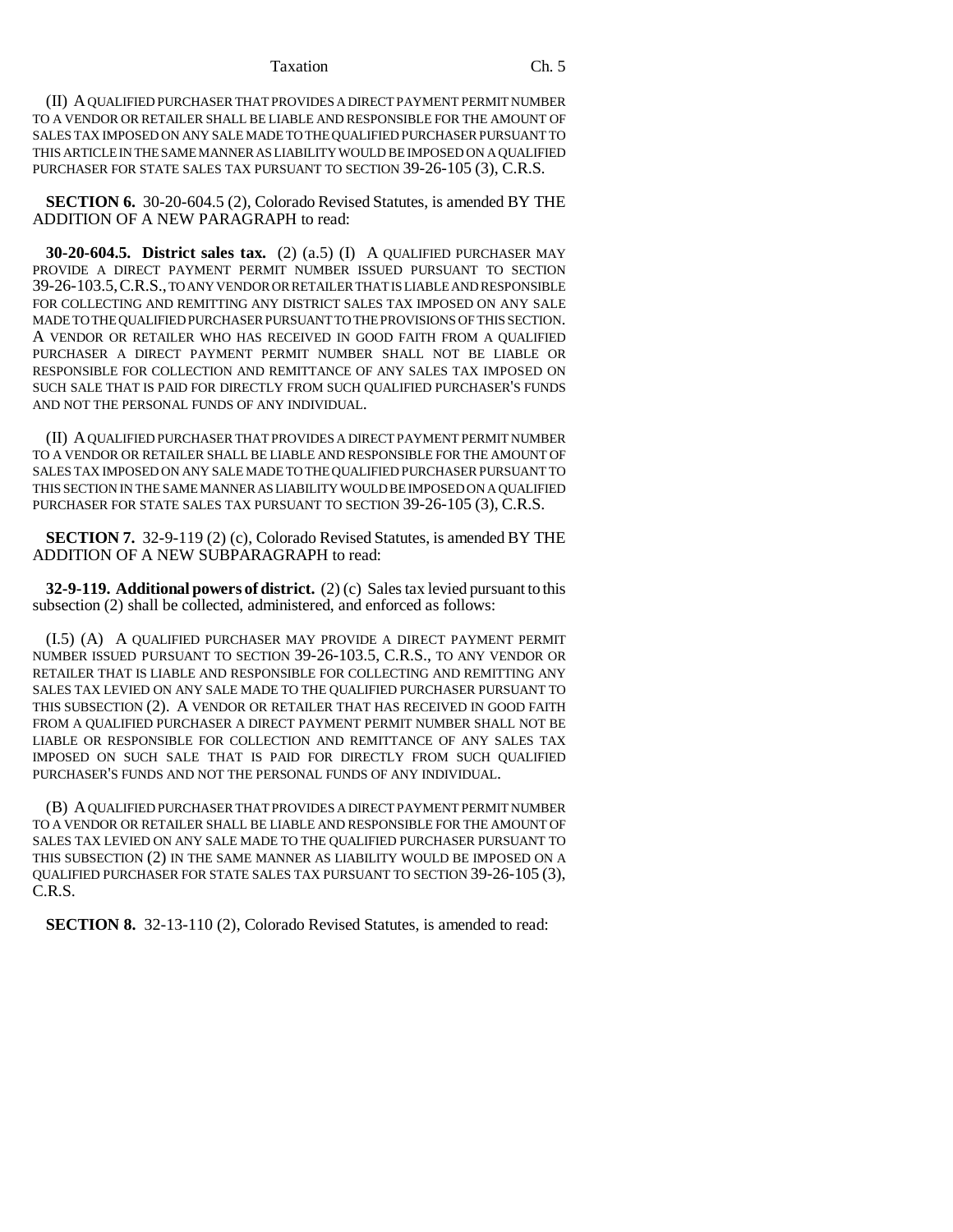**32-13-110. Tax imposed - collection - administration of tax - use.** (2) (a) If such sales tax is levied pursuant to the provisions of this article, the collection, administration, and enforcement of said sales tax shall be performed by the executive director of the department of revenue in the same manner as that for the collection, administration, and enforcement of the state sales tax imposed under article 26 of title 39, C.R.S., including, without limitation, the retention by a vendor of the percentage of the amount remitted to cover the vendor's expense in the collection and remittance of said tax as provided in section 39-26-105, C.R.S. The executive director shall make monthly distributions of such sales tax collections to the district. The district shall pay the net incremental cost incurred by the department of revenue in the administration and collection of such sales taxes; except that in no event shall any district pay in any given fiscal year commencing after the first full fiscal year of operation more than an amount equal to the amount paid by the district in the first full fiscal year of operation, as adjusted in accordance with changes in the consumer price index for the Denver-Boulder consolidated metropolitan statistical area. The department may make expenditures for such costs subject to annual appropriation by the general assembly.

(b) (I) A QUALIFIED PURCHASER MAY PROVIDE A DIRECT PAYMENT PERMIT NUMBER ISSUED PURSUANT TO SECTION 39-26-103.5, C.R.S., TO ANY VENDOR OR RETAILER THAT IS LIABLE AND RESPONSIBLE FOR COLLECTING AND REMITTING ANY SALES TAX LEVIED ON ANY SALE MADE TO THE QUALIFIED PURCHASER PURSUANT TO THIS ARTICLE. A VENDOR OR RETAILER THAT HAS RECEIVED IN GOOD FAITH FROM A QUALIFIED PURCHASER A DIRECT PAYMENT PERMIT NUMBER SHALL NOT BE LIABLE OR RESPONSIBLE FOR COLLECTION AND REMITTANCE OF ANY SALES TAX IMPOSED ON SUCH SALE THAT IS PAID FOR DIRECTLY FROM SUCH QUALIFIED PURCHASER'S FUNDS AND NOT THE PERSONAL FUNDS OF ANY INDIVIDUAL.

(II) A QUALIFIED PURCHASER THAT PROVIDES A DIRECT PAYMENT PERMIT NUMBER TO A VENDOR OR RETAILER SHALL BE LIABLE AND RESPONSIBLE FOR THE AMOUNT OF SALES TAX LEVIED ON ANY SALE MADE TO THE QUALIFIED PURCHASER PURSUANT TO THIS ARTICLE IN THE SAME MANNER AS LIABILITY WOULD BE IMPOSED ON A QUALIFIED PURCHASER FOR STATE SALES TAX PURSUANT TO SECTION 39-26-105 (3), C.R.S.

**SECTION 9.** 32-14-114 (2), Colorado Revised Statutes, is amended to read:

**32-14-114. Sales tax imposed - collection - administration of tax**  discontinuance. (2) (a) The collection, administration, and enforcement of the sales tax shall be performed by the executive director of the department of revenue in the same manner as that for the collection, administration, and enforcement of the state sales tax imposed pursuant to article 26 of title 39, C.R.S., including, without limitation, the retention by a vendor of the percentage of the amount remitted to cover the vendor's expense in the collection and remittance of the sales tax as provided in section 39-26-105, C.R.S. The executive director shall make monthly distributions of such sales tax collections to the district. The district shall pay the net incremental cost incurred by the department of revenue in the administration and collection of such sales tax; except that in no event shall the district pay in any given fiscal year commencing on or after July 1, 1994, more than an amount equal to the amount paid by the district in the 1993-94 fiscal year, as adjusted in accordance with changes in the consumer price index for the Denver-Boulder consolidated metropolitan statistical area. The department may make expenditures for such costs subject to annual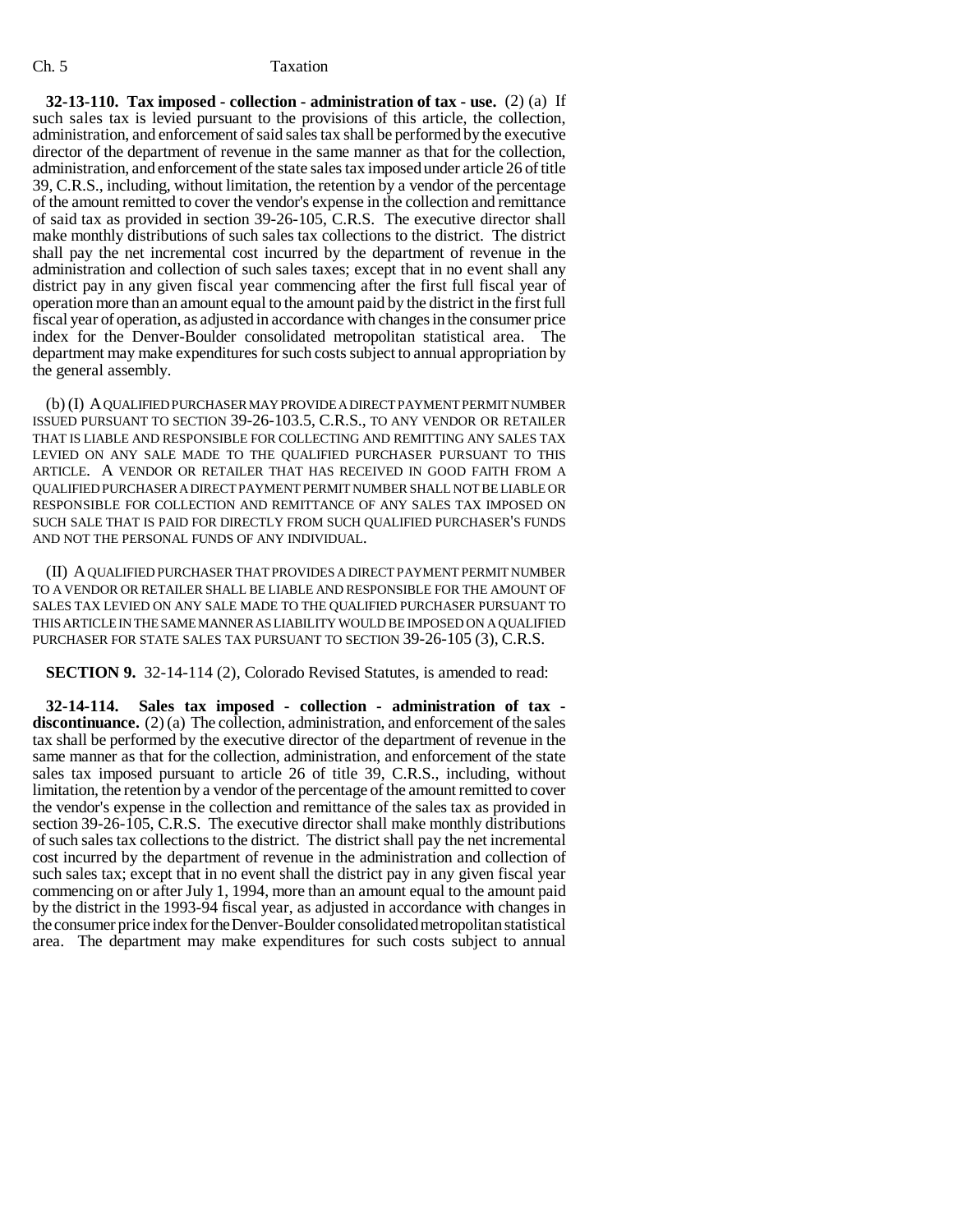appropriation by the general assembly.

(b) (I) A QUALIFIED PURCHASER MAY PROVIDE A DIRECT PAYMENT PERMIT NUMBER ISSUED PURSUANT TO SECTION 39-26-103.5, C.R.S., TO ANY VENDOR OR RETAILER THAT IS LIABLE AND RESPONSIBLE FOR COLLECTING AND REMITTING ANY SALES TAX LEVIED ON ANY SALE MADE TO THE QUALIFIED PURCHASER PURSUANT TO THE PROVISIONS OF THIS ARTICLE. A VENDOR OR RETAILER THAT HAS RECEIVED IN GOOD FAITH FROM A QUALIFIED PURCHASER A DIRECT PAYMENT PERMIT NUMBER SHALL NOT BE LIABLE OR RESPONSIBLE FOR COLLECTION AND REMITTANCE OF ANY SALES TAX IMPOSED ON SUCH SALE THAT IS PAID FOR DIRECTLY FROM SUCH QUALIFIED PURCHASER'S FUNDS AND NOT THE PERSONAL FUNDS OF ANY INDIVIDUAL.

(II) A QUALIFIED PURCHASER THAT PROVIDES A DIRECT PAYMENT PERMIT NUMBER TO A VENDOR OR RETAILER SHALL BE LIABLE AND RESPONSIBLE FOR THE AMOUNT OF SALES TAX LEVIED ON ANY SALE MADE TO THE QUALIFIED PURCHASER PURSUANT TO THE PROVISIONS OF THIS ARTICLE IN THE SAME MANNER AS LIABILITY WOULD BE IMPOSED ON A QUALIFIED PURCHASER FOR STATE SALES TAX PURSUANT TO SECTION 39-26-105 (3), C.R.S.

**SECTION 10.** 32-15-110 (2), Colorado Revised Statutes, is amended to read:

**32-15-110. Sales tax imposed - collection - administration of tax**  discontinuance. (2) (a) The collection, administration, and enforcement of the sales tax shall be performed by the executive director of the department of revenue in the same manner as that for the collection, administration, and enforcement of the state sales tax imposed pursuant to article 26 of title 39, C.R.S., including, without limitation, the retention by a vendor of the percentage of the amount remitted to cover the vendor's expense in the collection and remittance of the sales tax as provided in section 39-26-105, C.R.S. The executive director shall make monthly distributions of such sales tax collections to the district. The district shall pay the net incremental cost incurred by the department of revenue in the administration and collection of such sales tax.

(b) (I) A QUALIFIED PURCHASER MAY PROVIDE A DIRECT PAYMENT PERMIT NUMBER ISSUED PURSUANT TO SECTION 39-26-103.5, C.R.S., TO ANY VENDOR OR RETAILER THAT IS LIABLE AND RESPONSIBLE FOR COLLECTING AND REMITTING ANY SALES TAX LEVIED ON ANY SALE MADE TO THE QUALIFIED PURCHASER PURSUANT TO THE PROVISIONS OF THIS ARTICLE. A VENDOR OR RETAILER THAT HAS RECEIVED IN GOOD FAITH FROM A QUALIFIED PURCHASER A DIRECT PAYMENT PERMIT NUMBER SHALL NOT BE LIABLE OR RESPONSIBLE FOR COLLECTION AND REMITTANCE OF ANY SALES TAX IMPOSED ON SUCH SALE THAT IS PAID FOR DIRECTLY FROM SUCH QUALIFIED PURCHASER'S FUNDS AND NOT THE PERSONAL FUNDS OF ANY INDIVIDUAL.

(II) A QUALIFIED PURCHASER THAT PROVIDES A DIRECT PAYMENT PERMIT NUMBER TO A VENDOR OR RETAILER SHALL BE LIABLE AND RESPONSIBLE FOR THE AMOUNT OF SALES TAX LEVIED ON ANY SALE MADE TO THE QUALIFIED PURCHASER PURSUANT TO THE PROVISIONS OF THIS ARTICLE IN THE SAME MANNER AS LIABILITY WOULD BE IMPOSED ON A QUALIFIED PURCHASER FOR STATE SALES TAX PURSUANT TO SECTION 39-26-105 (3), C.R.S.